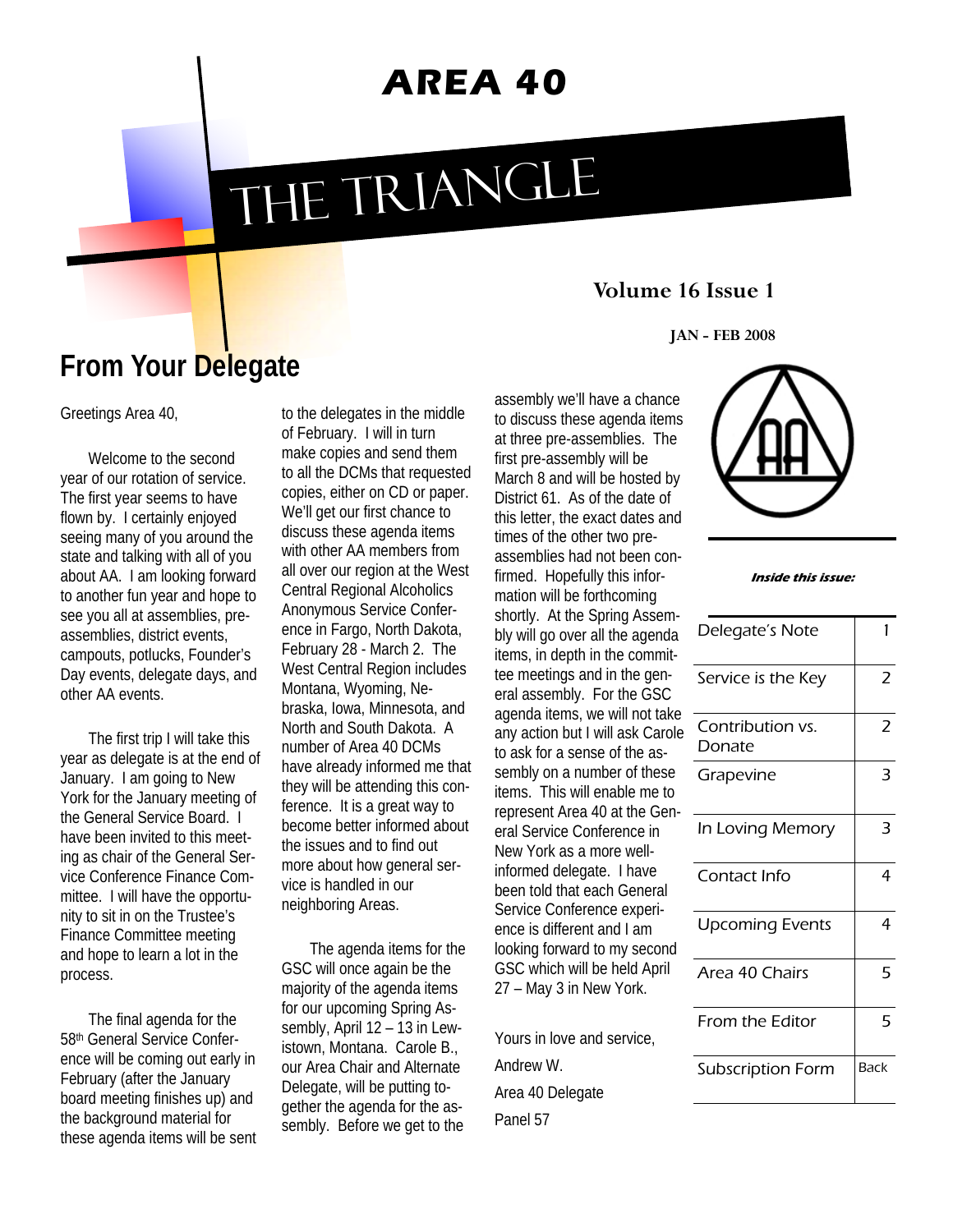## **Service is the Key**

Greetings from District 61,

This is a reminder that District 61 will be hosting a pre assembly on Saturday March 8th 2008 from 10:00am until 3:00pm at Boulder Hot Springs for districts 41, 61, 71, & 72.

We are requesting that the Area Officers and all Area Committee Chairs attend. Please note the attached flyer for details.

I am also taking this opportunity to ask the DCM's of these districts to put the word out to their districts that this important event is going to be held and to make copies of the attached flyer and distribute them within their districts.

 I will also be needing an approximate head count by February 29th<sup>th</sup> of those attending and those that will be eating lunch at the resort.

 For any Area officers or Committee chairs that are unable to attend please get back to me as soon as possible. What I am thinking we can do in those situations is have you coordinate with our district chairs that hold the same positions and give them the opportunity, with your help, to present the background material at the pre assembly.

 Thank You for your attention to this and please send me any thoughts or concerns you might have.

Service, the Key to Harmony,

 Tim M. District 61 DCM



#### **Contribute vs. donate**

Greetings Area 40,

I have been taught by Past Delegates and other AA trusted servants that we make "contributions" versus "donations". I have also been taught by my Sponsor to look up words even when I think I know what they mean.

Here's the definition I found for contribute: To share responsibility for something or to share in effecting a result.

This made me think about my group. We have expenses to keep the meeting open: rent, lights, heat (or cooling), coffee, etc. We also have responsibilities such as meeting openers, closers, chairs, and a whole slew of other service positions. As the result of many people making these contributions, we have a place to have an AA meeting. In addition, my group shares responsibility for the Intergroup, District, Area, and General

Service Office (GSO).

In Billings, we have an Intergroup which maintains the AA answering service and bookstore. The South Central Intergroup shares responsibility for these very necessary functions among the AA groups in Billings. Our group contributes (see definition above) money to pay for the answering service as well as people to answer calls from those seeking help. We also provide manpower on a rotating basis for the bookstore.

Our group, like a lot of groups, shares responsibility in the Districts, Area, and GSO. We send representatives to the District meetings and the Area assemblies. The collective conscience of all participating groups decides what services we want these entities to provide. Then the groups make contributions or share the responsibility to make them happen.

The Regional Forums and Service Conferences that I have attended have had discussions about the 7<sup>th</sup> Tradition. Am I sharing this responsibility? My contributions then increased. Is my group doing its share for Intergroup, District, Area, and GSO?

Remember—I am responsible, when anyone, anywhere reaches out for help, I want the hand of AA to be there. For that, I am responsible.

Thanks for letting me serve,

Carole B. Area Chair/Alternate Delegate

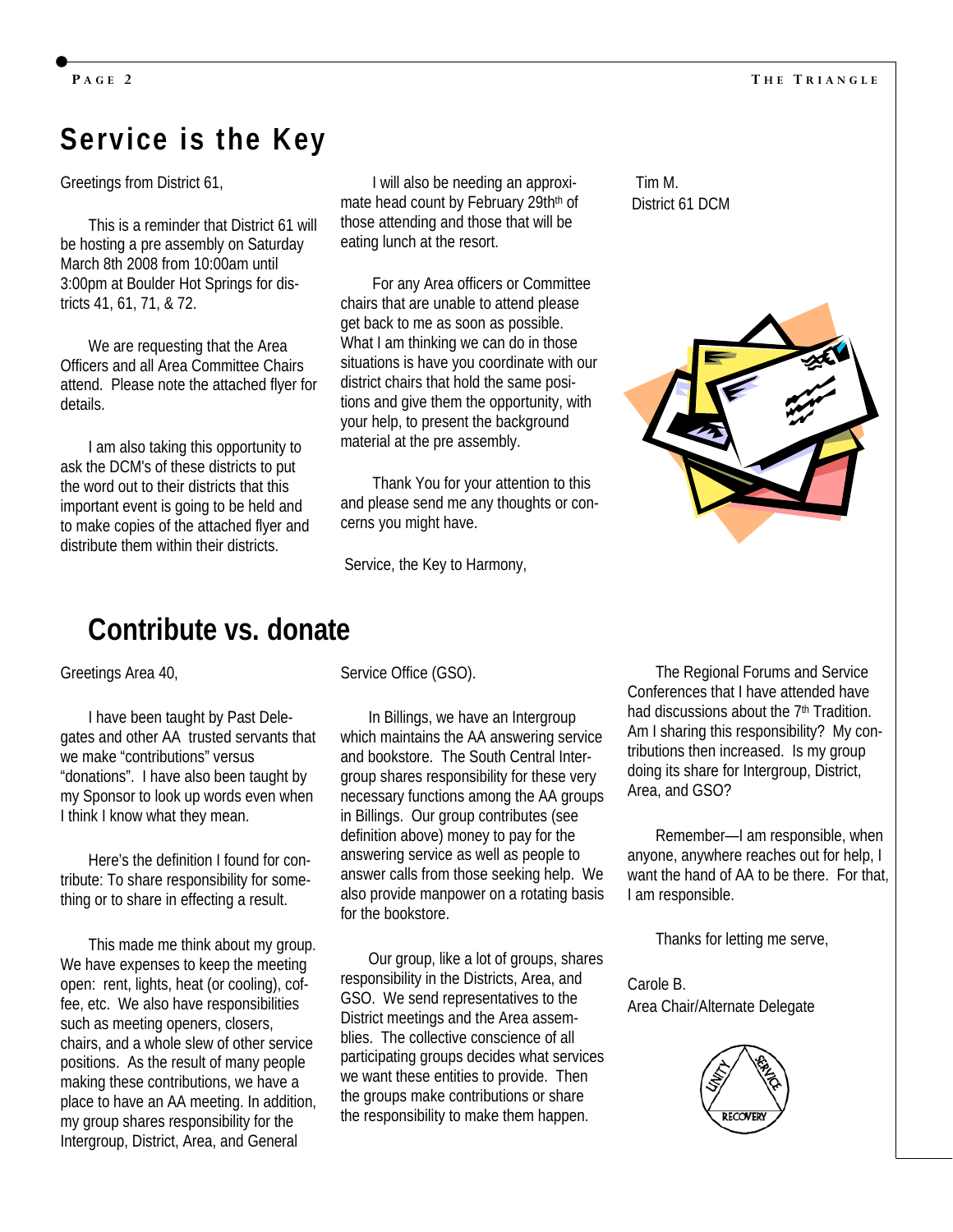## **GRAPEVINE**

THANK YOU AREA 40!

At the fall assembly, I reported the 100 new subscription drive from Grapevine Headquarters. I just received the November report. Since the last report in June, AREA 40 is up 30 subscriptions! YEE HAW!

I know by the time we get the next report we will be up some more. District 72 is holding a Grapevine Drive the beginning of December. District 51 had a gratitude pot-luck in November at which two gift subscriptions were door prizes and two more subscriptions were ordered. An AREA Committee Chair member said he might give gift subscriptions to his

sponcees. What else is happening around the AREA?

Remember what Bill wrote in Alcoholics Anonymous Comes of Age (p. 31) about the Grapevine, "(It is) our biggest and best means of communicating current A.A. thought and experience in staying sober, in hanging together, and in serving. . . . a lively and convincing means of introducing A.A. to the new or potential member. . . . (It is) the monthly mirror of A.A. in action. . . ."

I would like to hear from anyone who got sober or stayed sober because of the Grapevine.

KEEP UP the good work AREA 40!

Love in Service, BilliJo D. AREA Grapevine Chair



### **IN LOVING MEMORY...**

Beloved wife, mother, teacher, friend, and mentor Robbie S. passed away on January 10 at 1:15 a.m. after a short battle with cancer. Robbie was a beloved past delegate of Area 40, who served on panel 46. She was a pioneer of Area 40, and under her watchful eye Area 40 came of age. She was a strong proponent of the committee system, and was one of the primary architects that brought it to and implemented it seamlessly into the Area 40 assembly. This process completely changed the operation of Area 40, and allowed it to progress into the efficient system that it is today.

The most endearing quality that Robbie brought to any situation was her thoughtfulness. She was often the voice of reason at the assembly, at the district, at the homegroup, and even as my advisor. I remember meeting with her shortly after my term had begun and explaining to her that I thought that the flow of information to Montana was too slow. Her reply

was, "Well, you are now the delegate. It's time for you to stop complaining and do something about it."

*Robbie was surrounded by friends and family, in a room filled with cards and flowers when she passed. I had the privilege of visiting with her just before she died, and I can tell you that Robbie was not only a good example of how to live life to the fullest, but she also demonstrated how to die with dignity and grace. In fact, our last conversation was not about her pain, or the fear that she felt, but was about how she could make the transition easier for her husband Mark, her son Robert, and daughter Martha and her husband, Joe, and the two grandchildren, Sophia, and Blake.* 

*Robbie leaves behind a legacy of love and service. She loved Alcoholics Anonymous and she truly loved service work. It was her enthusiasm and encouragement that lead many of us to general* 

*service, and it was her example that helped motivate us to do our work well.* 

*Eric D Past Delegate (panel 48)* 

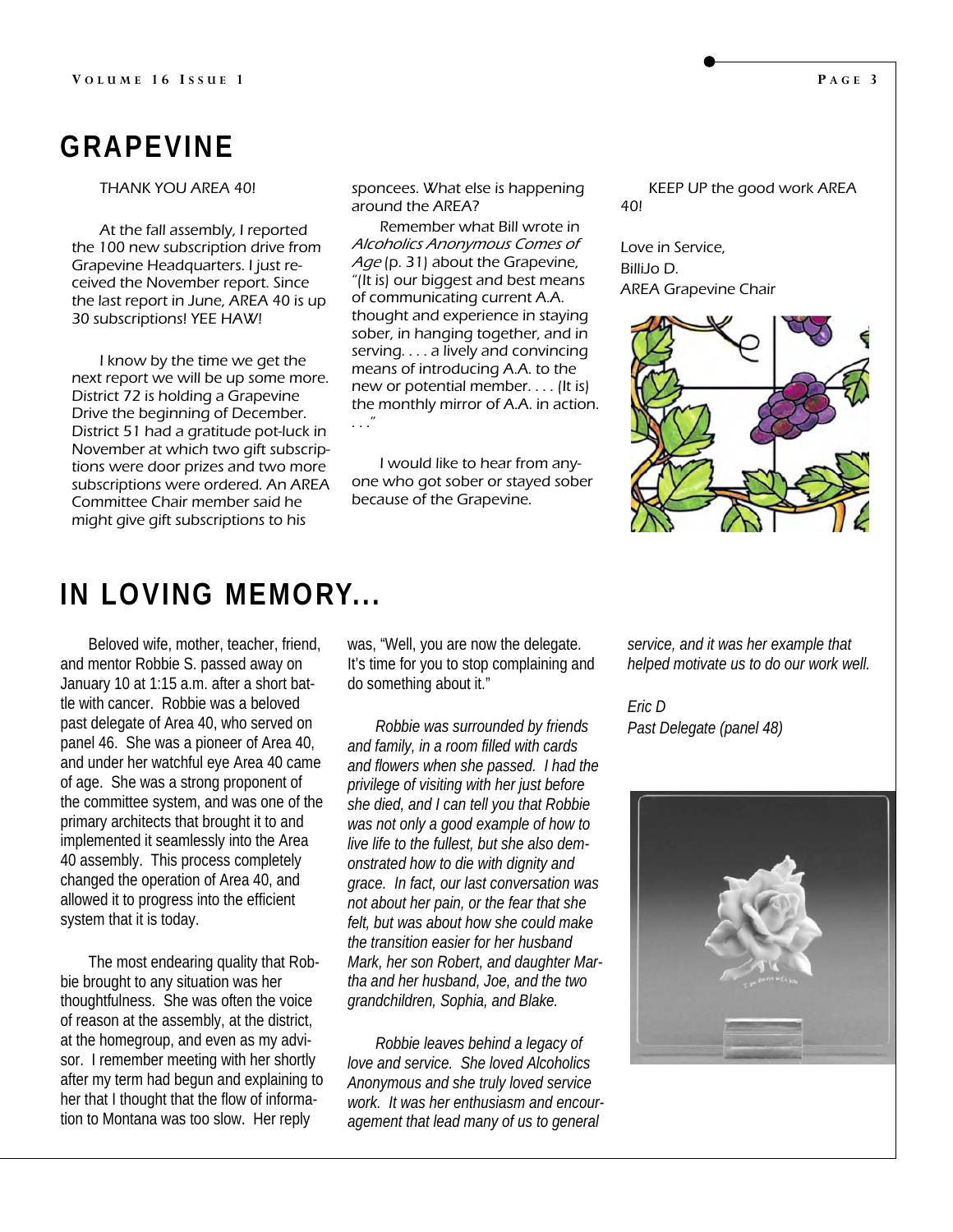

#### **UPCOMING EVENTS**

**Havre Annual Valentine's Party - February 16 - St. Mark's Episcopal - Havre, MT** 

**DIST 91 - Into Action Weekend - February 22 & 23 - Kalispell Fair Grounds - Contact Lisa T. @ 862- 0432** 

**Recovery Group's Men's Retreat - February 22 - 24 - Cody, WY - Contact Brett H. @ 885-9292** 

**DIST 12 - Mid Winter Social - February 22 - Joliet, MT - Contact Robert P. @ 322-8686** 

**West Central Regional Service Conference - February 29 - March 2, 2008 - Fargo, ND - Contact Area 52 Delegate @ area52delegate@yahoo.com**

**DIST 61 - Pre Assembly - March 8th- Boulder Hot Springs - Contact Tim M. @ 406-448-3020** 

**12th Pockets of Enthusiasm - March 14-15 - Helena, MT - Contact Tawnya G @ 459-5638** 

**Spring Assembly - April 12-13 - Yogo Inn - Lewistown - Contact any Area Committee Member** 

*Flyers and futher information may be found on the area 40 website - www.aa-montana.org*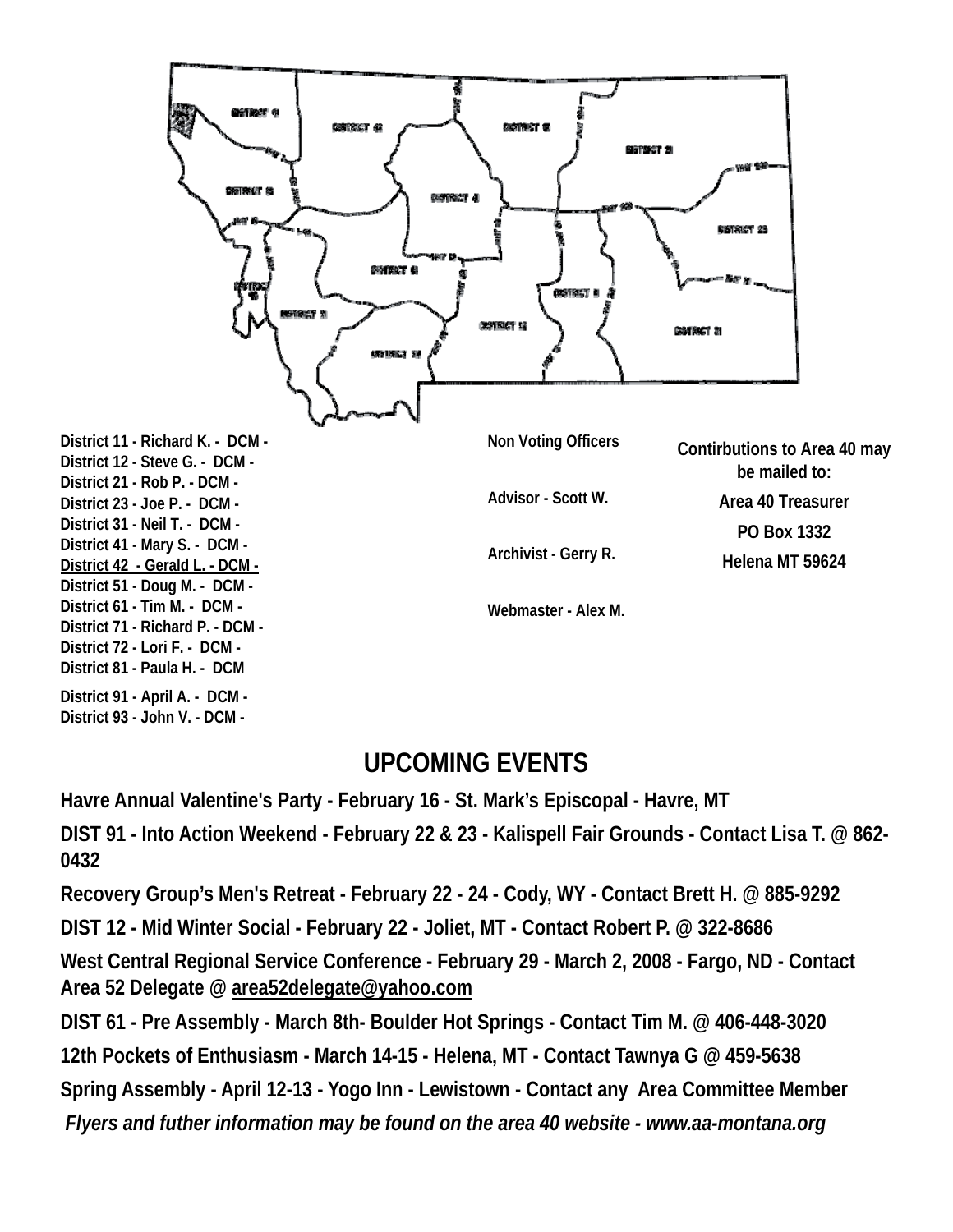#### YOUR AREA 40 CHAIRS

| Delegate            | Andrew W.         |
|---------------------|-------------------|
| Alternate Delegate, |                   |
| Area Chair          | Carole B.         |
|                     |                   |
| <b>Secretary</b>    | Connie R.         |
| Treasurer           | Curt K.           |
| <b>Archives</b>     | <b>Conrad M.</b>  |
| <b>CPC</b>          | Terry S.          |
| Corrections         | Bill E.           |
| Grapevine           | <b>BilliJo D.</b> |
| Literature          | Linda B.          |
| <b>Public Info</b>  | Sean B.           |
| <b>Treatment</b>    | Geoff D.          |
|                     |                   |
| <b>Triangle</b>     | Raymona C.        |



# **A Letter From Your Editor**

#### Greetings Area 40

I just wanted to take a moment and catch you all up on how it is going with the Triangle.

I realize that for the first year of my rotation there were many mistakes and inconsistencies. I offer my most humble apology for this being the case. I am one human being making an effort to serve and unfortunately, I am not infallible.

Also, it is likely that many of you noticed there were only 7 issues that came out in the previous set of volumes. What follows is the explanation for this lack in number of issues published during the Volume 15 series.

Prior to the Fall Assembly I began having computer difficulties that arose from the computer experiencing a lack of recognition in power source from the electrical plug in. I managed to get through the assembly but following that, I sent a note to the Area committee expressing the difficulties I was having. It was my understanding that the power cord had a short in it. Carole B. ordered a new cord for me and after it was delivered, for a time, it seemed the problem was solved.

Unfortunately, this was not the case and after some time on line with a Dell Technician, it was explained to me that the mother board needed to be replaced but that the computer was still under

warranty so Dell sent a box for me to ship the laptop in and with in a matter of a few weeks, the laptop was returned to me in excellent working order.

The process of all this took more time that was anticipated and thus the lack in the publishing of the 8th issue.

Thank you for your understanding. You will receive 8 issues this year barring any other unforeseen complications.

Raymona C. Area 40 Triangle Editor